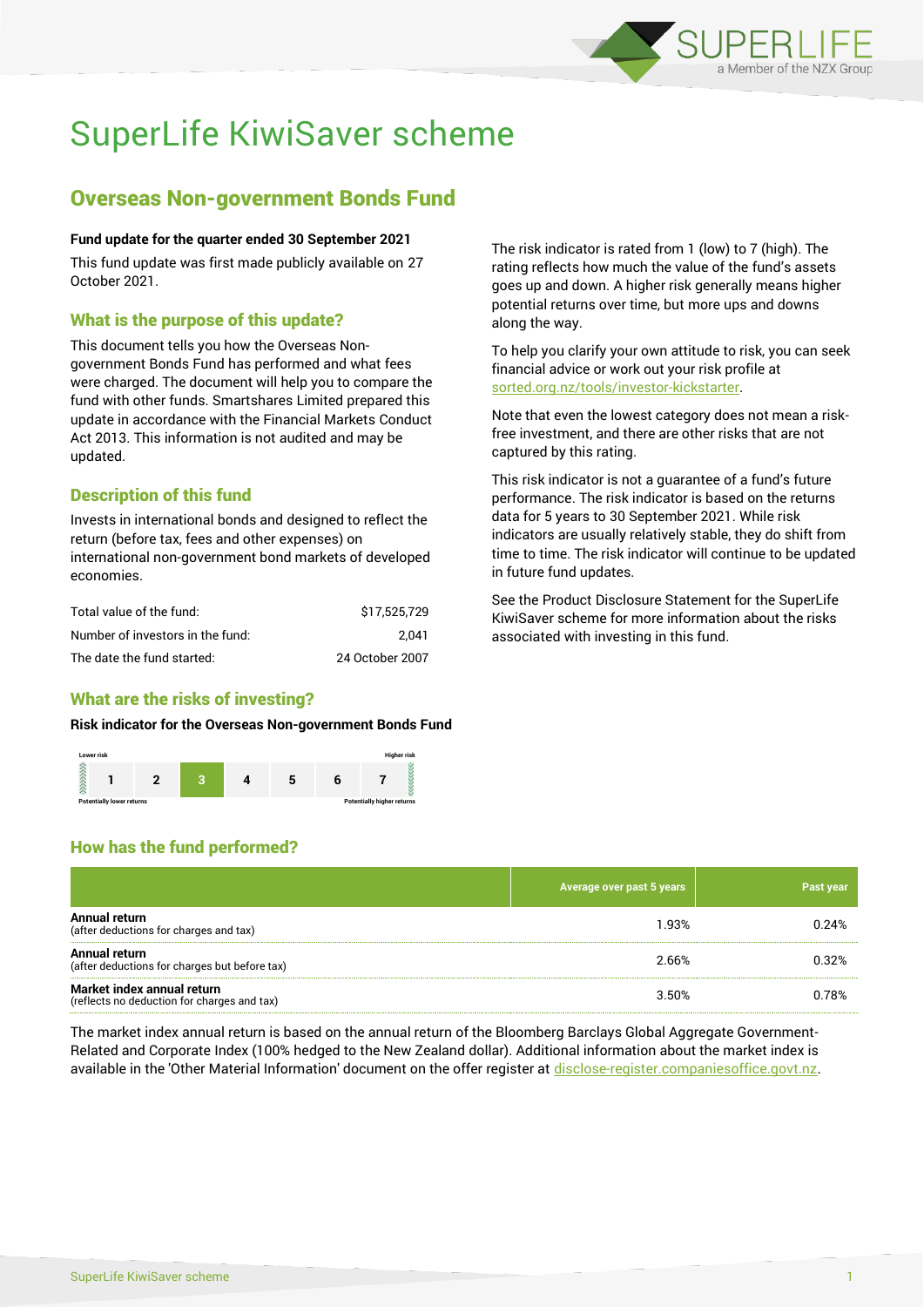

#### **Annual return graph**



This shows the return after fund charges and tax for each of the last 10 years ending 31 March. The last bar shows the average annual return for the last 10 years, up to 30 September 2021.

**Important:** This does not tell you how the fund will perform in the future.

Returns in this update are after tax at the highest prescribed investor rate (PIR) of tax for an individual New Zealand resident. Your tax may be lower.

## What fees are investors charged?

Investors in the Overseas Non-government Bonds Fund are charged fund charges. In the year to 31 March 2021 these were:

|                                                       | % per annum of fund's net<br>asset value |  |
|-------------------------------------------------------|------------------------------------------|--|
| <b>Total fund charges</b>                             | 0.54%                                    |  |
| Which are made up of:                                 |                                          |  |
| <b>Total management and administration</b><br>charges | 0.54%                                    |  |
| Including:                                            |                                          |  |
| Manager's basic fee                                   | 0.53%                                    |  |
| Other management and<br>administration charges        | 0.01%                                    |  |
| Other charges                                         | Dollar amount per investor               |  |
| Administration fee                                    | \$30 per annum                           |  |

Investors may also be charged individual action fees for specific actions or decisions (for example, if an investor has a financial adviser and has agreed to pay a fee to the adviser for providing financial advice). See the Product Disclosure Statement for the SuperLife KiwiSaver scheme for more information about those fees.

The fees set out above include GST where applicable.

Small differences in fees and charges can have a big impact on your investment over the long term.

# Example of how this applies to an investor

Jess had \$10,000 in the fund at the start of the year and did not make any further contributions. At the end of the year, Jess received a return after fund charges were deducted of \$24 (that is 0.24% of her initial \$10,000). Jess paid other charges of \$30. This gives Jess a total loss after tax of -\$6 for the year.

# What does the fund invest in?

#### **Actual investment mix**

This shows the types of assets that the fund invests in.

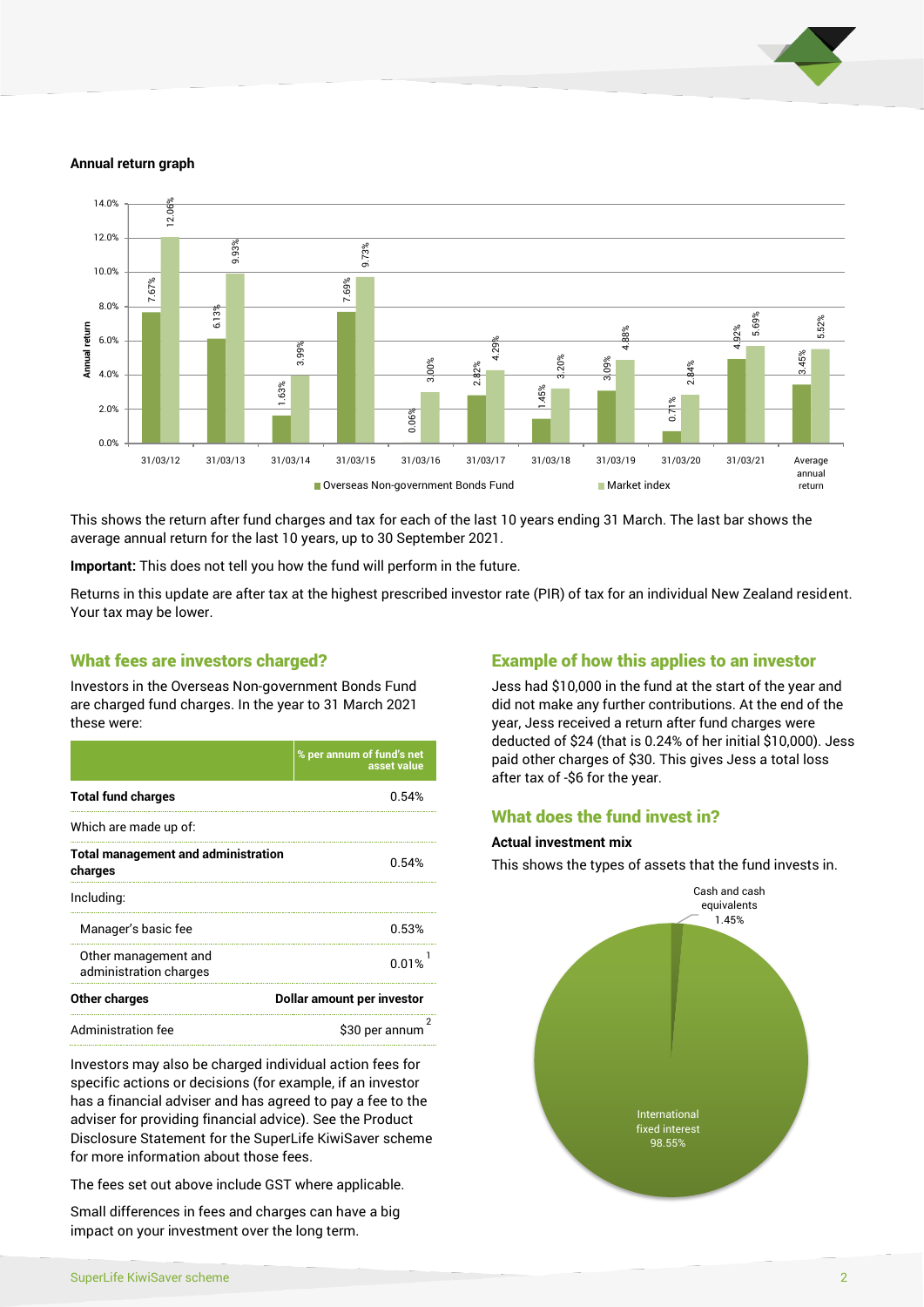

#### **Target investment mix**

This shows the mix of assets that the fund generally intends to invest in.

| <b>Target asset mix</b>  |
|--------------------------|
|                          |
|                          |
| 100.00%                  |
|                          |
|                          |
| $\overline{\phantom{a}}$ |
| $\overline{\phantom{a}}$ |
|                          |
|                          |
|                          |

#### **Top 10 investments**<sup>3</sup>

| <b>Name</b>                                                   | % of fund's net | <b>Type</b>                            | <b>Country</b> | <b>Credit rating</b><br>(if applicable) |
|---------------------------------------------------------------|-----------------|----------------------------------------|----------------|-----------------------------------------|
| Vanguard International Credit Securities Index<br>Fund Hedged | 99.60%          | International fixed interest Australia |                |                                         |
| ANZ NZD Current Account                                       | 1.47%           | Cash and cash equivalents New Zealand  |                |                                         |

The top 10 investments make up 101.07% of the fund's net asset value.

#### **Currency hedging**

The fund's foreign currency exposure is hedged to the New Zealand dollar. The target hedging level is 100% (although the actual hedging level may differ from this because of cash flow and market movements). As at 30 September 2021, 97.9% of the fund's foreign currency exposure was hedged.

## Key personnel

This shows the directors and employees who have the most influence on the investment decisions of the fund:

| <b>Name</b>                                     | <b>Current position</b>                         | <b>Time in current position</b> | <b>Previous or other positions</b>                                          | Time in previous / other<br>position |
|-------------------------------------------------|-------------------------------------------------|---------------------------------|-----------------------------------------------------------------------------|--------------------------------------|
| <b>Guy Roulston Elliffe</b>                     | Director                                        | 5 years and 10 months           | Corporate Governance<br>Manager - ACC (current<br>position)                 | 6 years and 5 months                 |
| <b>Stuart Kenneth</b><br><b>Reginald Millar</b> | Chief Investment<br>Officer - Smartshares       | 2 years and 4 months            | Head of Portfolio Management<br>- ANZ Investments                           | 6 years and 4 months                 |
| Hugh Duncan Stevens                             | <b>Chief Executive</b><br>Officer - Smartshares | 3 years and 7 months            | <b>Chief Operating Officer -</b><br>Implemented Investment<br>Solutions Ltd | 2 years and 6 months                 |
| Alister John Williams                           | Director                                        | 5 years and 10 months           | <b>Investment Manager - Trust</b><br>Management                             | 5 years and 4 months                 |

# Further information

You can also obtain this information, the Product Disclosure Statement for the SuperLife KiwiSaver scheme, and some additional information, from the offer register a[t disclose-register.companiesoffice.govt.nz.](http://www.disclose-register.companiesoffice.govt.nz/)

#### **Notes**

1 We charge fixed fund charges that cover normal fund operating costs. For disclosure purposes, supervisor, audit and legal costs are not included in the manager's basic fee, but are included in the other management and administration charges.